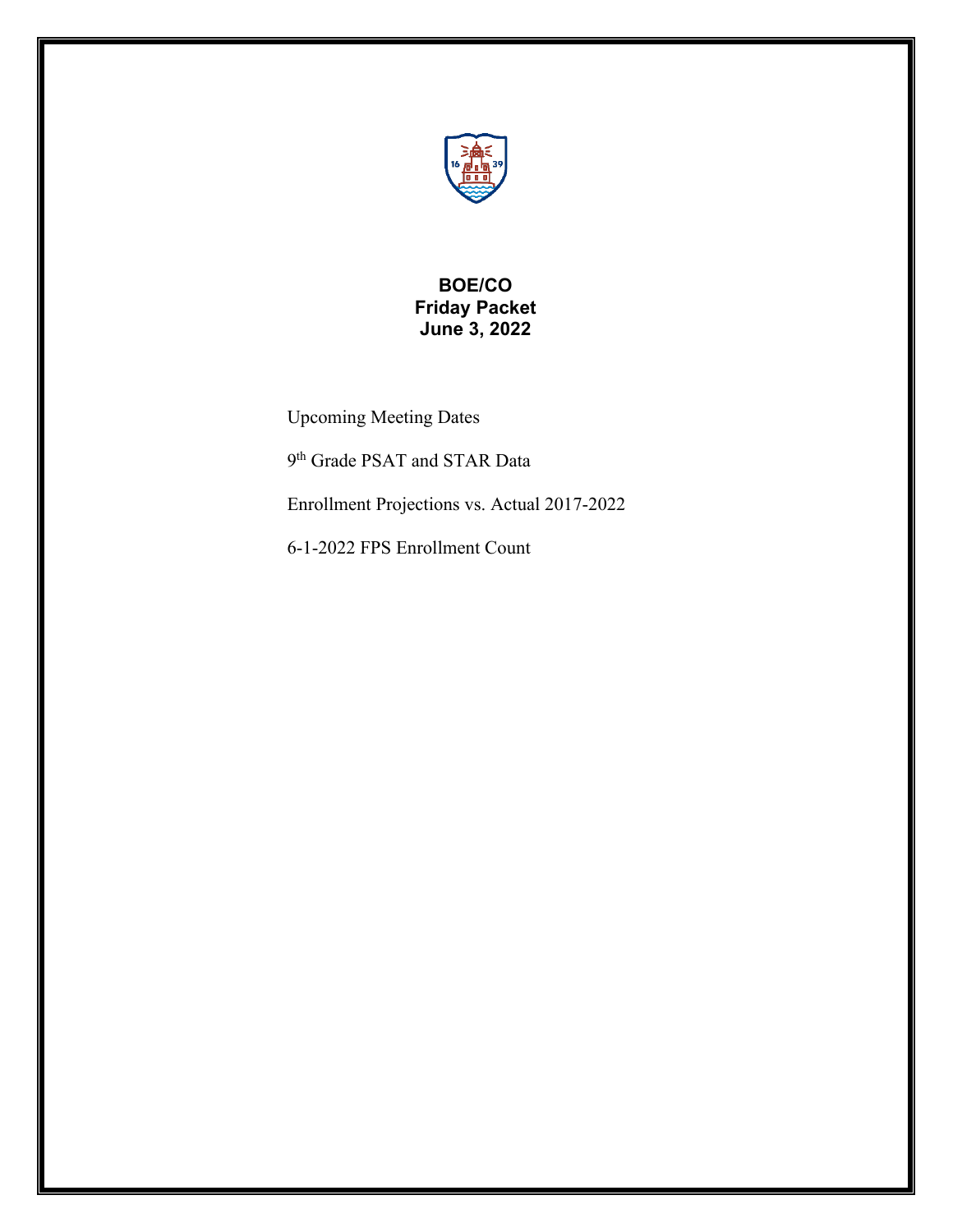

Upcoming Board of Education Meeting Dates **2022**

| June 6                                    | 5:00 PM | <b>Policy Committee Special Meeting</b><br>Superintendent Conference Room<br>501 Kings Hwy East    |
|-------------------------------------------|---------|----------------------------------------------------------------------------------------------------|
| June 7                                    | 5:00 PM | <b>Policy Committee Meeting</b><br><b>Superintendent Conference Room</b><br>501 Kings Hwy East     |
| June 14                                   | 7:30 PM | <b>Regular Meeting</b><br><b>CO Board Room</b><br>501 Kings Hwy East                               |
| June 15                                   | 2:30 PM | <b>Facilities Committee Meeting</b><br><b>Superintendent Conference Room</b><br>501 Kings Hwy East |
| <b>June 20</b><br>(rescheduled from 6/21) | 5:00 PM | <b>Policy Committee Meeting</b><br><b>Superintendent Conference Room</b><br>501 Kings Hwy East     |
| June 28                                   | 7:30 PM | Regular Meeting<br><b>CO Board Room</b><br>501 Kings Hwy East                                      |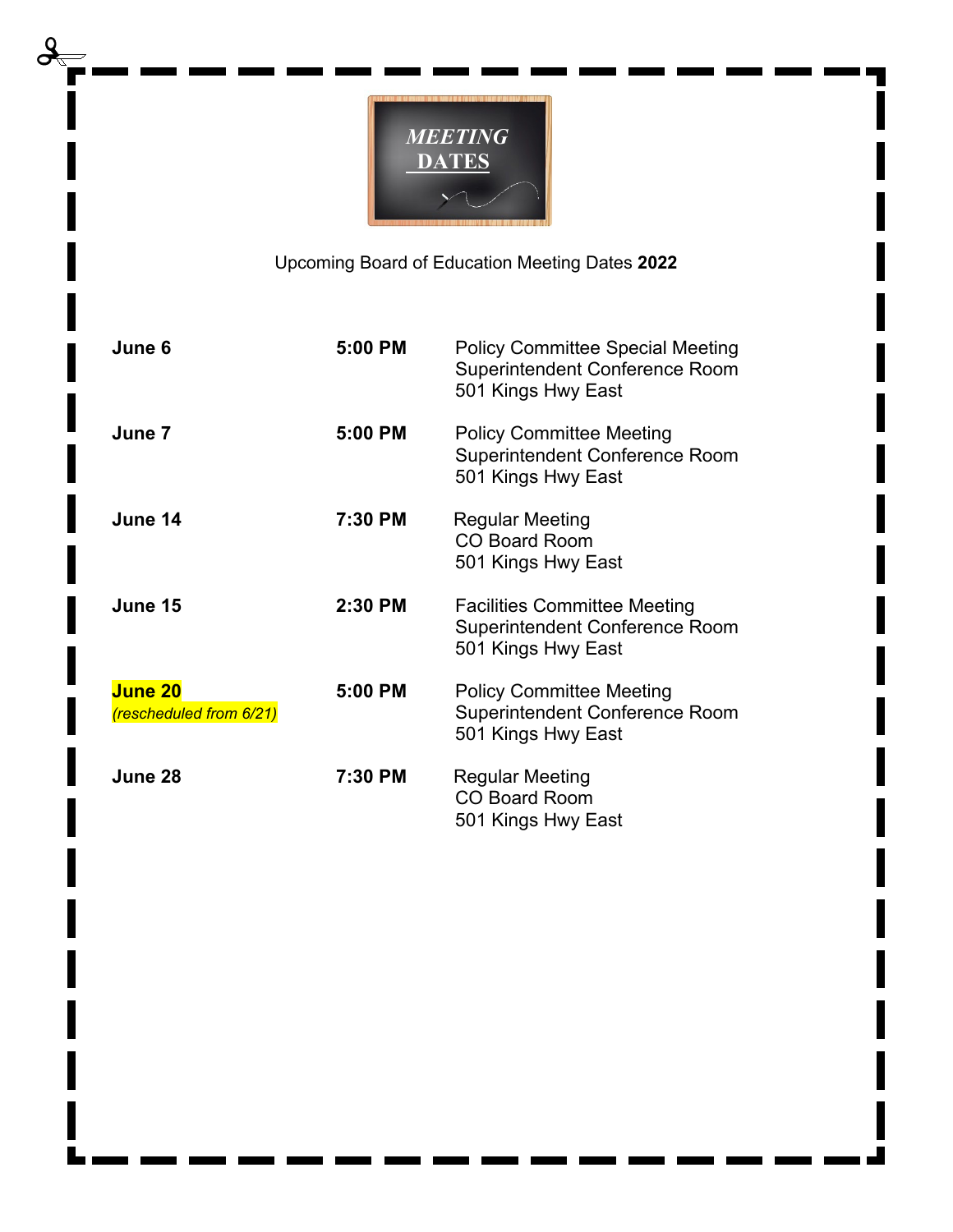**Dr. Paul Rasmussen** *Director of Secondary Mathematics and Student Achievement* Instructional Office 501 Kings Highway 203-255-7359



To: Mike Cummings, Dr. James Zavodjancik, Board of Education From: Dr. Paul Rasmussen Date: 5/19/2022 Re: 9th Grade STAR & PSAT by Subgroup

Please see the tables and graphs below illustrating student achievement meeting or exceeding benchmark on the 9th Grade STAR and PSAT assessments for mathematics/reading and mathematics/Evidence-Based Reading and Writing, respectively.

\_\_\_\_\_\_\_\_\_\_\_\_\_\_\_\_\_\_\_\_\_\_\_\_\_\_\_\_\_\_\_\_\_\_\_\_\_\_\_\_\_\_\_\_\_\_\_\_\_\_\_\_\_\_\_\_\_\_\_\_\_\_\_\_\_\_\_\_\_\_\_\_\_\_\_\_\_\_\_\_\_

Subgroups include:

- High Needs/Non-High Needs
- English Language Learners (EL)/Non-English Language Learners
- Special Education (SPED)/Non-Special Education
- Gender (Male/Female)
- Ethnicity
- Non-SPED by Ethnicity

Please note, any subgroup of students twenty or below was suppressed using the Connecticut State Department of Education (CTSDE) suppression guidelines. By only looking at one grade, for both the STAR and PSAT, data will be suppressed at a greater rate compared to an analysis with all grades combined as a single grade assessment results reduces the number of students across all subgroups.

Furthermore, not all 9th grade ELA and math students completed the STAR assessment due to the budget cut to this assessment for the 2021-2022 school year (see note below). Only students in Algebra-1 or in English 9 College Prep were tested in the high schools and as the district was able to negotiate with Renaissance to maintain enough licenses for these important transition classes. Analysis between years prior to 2021-2022 is difficult as the population taking this assessment is different.

Note: As indicated in the [January](https://boe.fairfieldschools.org/content/uploads/2021/01/1-28-2021-Approved-BoE-Minutesjg.pdf) 28, 2021 BOE Meeting Minutes, "*Mrs. Maxon-Kennelly moved/Mrs. Jacobsen seconded to amend the Superintendent's proposed budget by removing the HS STAR Assessment for \$25,000 and adding an SEL Needs Assessment for \$25,000. Motion passed 9-0*" (p. 2).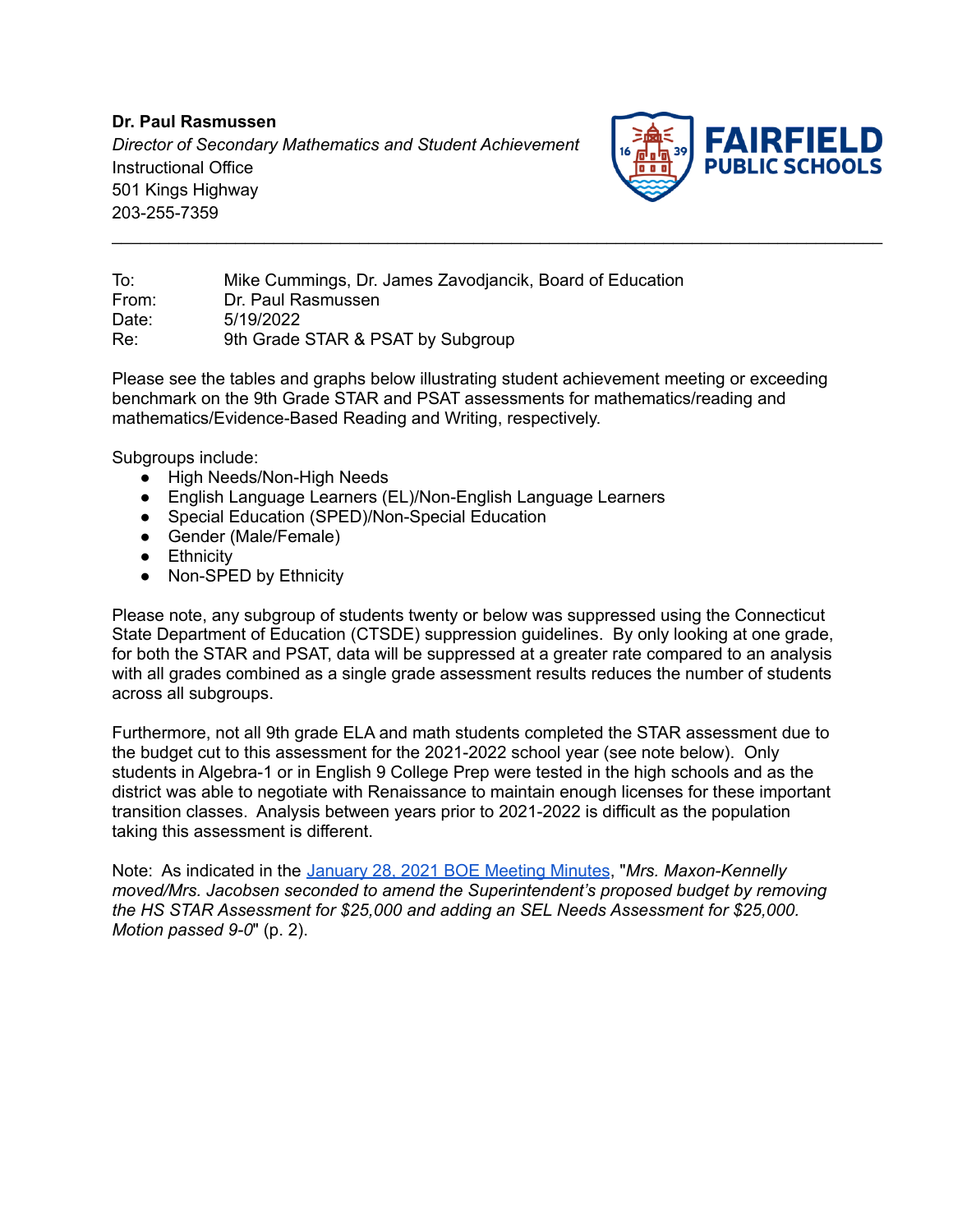## *Table 1: 9th Grade STAR Reading by Subgroups - Percent Meeting Benchmark*

| <b>Subgroup</b>                  | Spring 2021<br>% and N | <b>Fall 2021</b><br>% and N |         |  |  |  |
|----------------------------------|------------------------|-----------------------------|---------|--|--|--|
| <b>All Students</b>              | 43%/599                | 32%/362                     | 29%/328 |  |  |  |
| <b>High Needs</b>                | 19%/157                | 24%/147                     | 23%/149 |  |  |  |
| <b>Non-High Needs</b>            | 52%/443                | 38%/215                     | 35%/179 |  |  |  |
| <b>EL</b>                        | $\star$                | $\star$                     | $\star$ |  |  |  |
| <b>Exited EL</b>                 | 42%/26                 | $\star$                     | $\star$ |  |  |  |
| Non-EL                           | 44%/654                | 33%/343                     | 31%/303 |  |  |  |
| <b>SPED</b>                      | 14%/73                 | 22%/91                      | 23%/101 |  |  |  |
| Non-SPED                         | 47%/527                | 35%/271                     | 32%/229 |  |  |  |
| <b>Male</b>                      | 59%/303                | 37%/202                     | 32%/191 |  |  |  |
| Female                           | 65%/292                | 25%/159                     | 25%/136 |  |  |  |
| <b>Asian</b>                     | 78%/36                 | 20%/20                      | 22%     |  |  |  |
| <b>Black/African</b><br>American | $\star$                | $\star$                     | 10%     |  |  |  |
| Hispanic/Latino                  | 55%/74                 | 28%/58                      | 17%     |  |  |  |
| <b>Multiple Races</b>            | 70%/26                 | $\star$                     | 64%     |  |  |  |
| <b>White/Caucasian</b>           | 63%/445                | 33%/264                     | 32%     |  |  |  |

Note: STAR Benchmark Percentile Rank is 55th and Above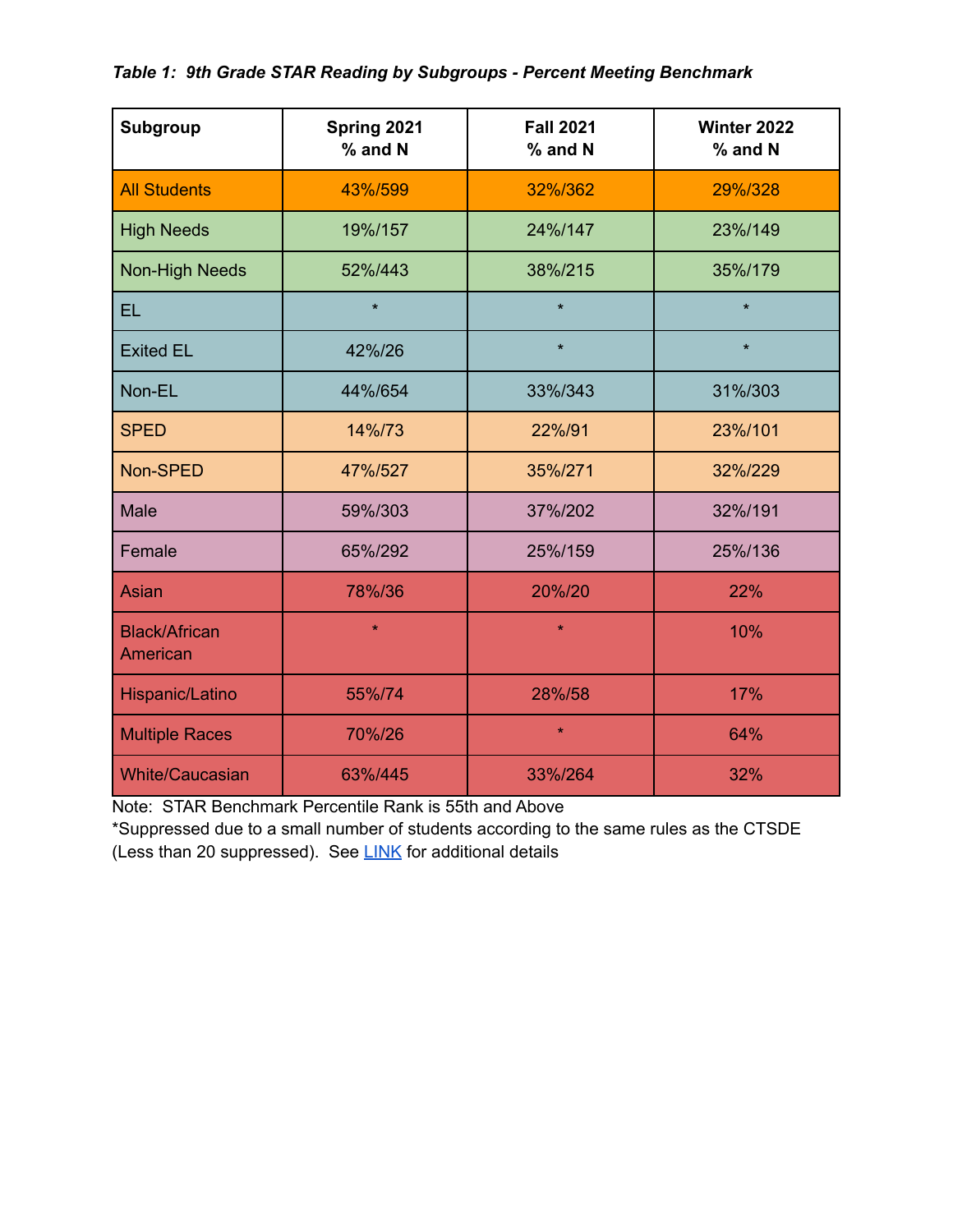## *Table 2: 9th Grade STAR Math by Subgroups - Percent Meeting Benchmark*

| Subgroup                         | Spring 2021<br>% and N | <b>Fall 2021</b><br>% and N | Winter 2022<br>% and N |  |  |
|----------------------------------|------------------------|-----------------------------|------------------------|--|--|
| <b>All Students</b>              | 58%/202                | 43%/196                     | 57%/251                |  |  |
| <b>High Needs</b>                | 35%/72                 | 29%/101                     | 46%                    |  |  |
| <b>Non-High Needs</b>            | 72%/130                | 58%/95                      | 67%                    |  |  |
| <b>EL</b>                        | $\star$                | $\star$                     | $\star$                |  |  |
| <b>Exited EL</b>                 | $\star$                | $\star$                     | 71%                    |  |  |
| Non-EL                           | 61%/184                | 43%/181                     | 57%                    |  |  |
| <b>SPED</b>                      | 14%/35                 | 18%/53                      | 34%                    |  |  |
| Non-SPED                         | 68%/167                | 53%/143                     | 64%                    |  |  |
| <b>Male</b>                      | 79%/103                | 42%/103                     | 58%/130                |  |  |
| Female                           | 84%/99                 | 45%/91                      | 56%/119                |  |  |
| <b>Asian</b>                     | $\star$                | $\star$                     | $\star$                |  |  |
| <b>Black/African</b><br>American | $\star$                | $\star$                     | $\star$                |  |  |
| Hispanic/Latino                  | 73%/40                 | 37%/41                      | 48%/54                 |  |  |
| <b>Multiple Races</b>            | $\star$                | $\star$                     | $\star$                |  |  |
| <b>White/Caucasian</b>           | 83%/140                | 45%/130                     | 60%/164                |  |  |

Note: STAR Benchmark Percentile Rank is 55th and Above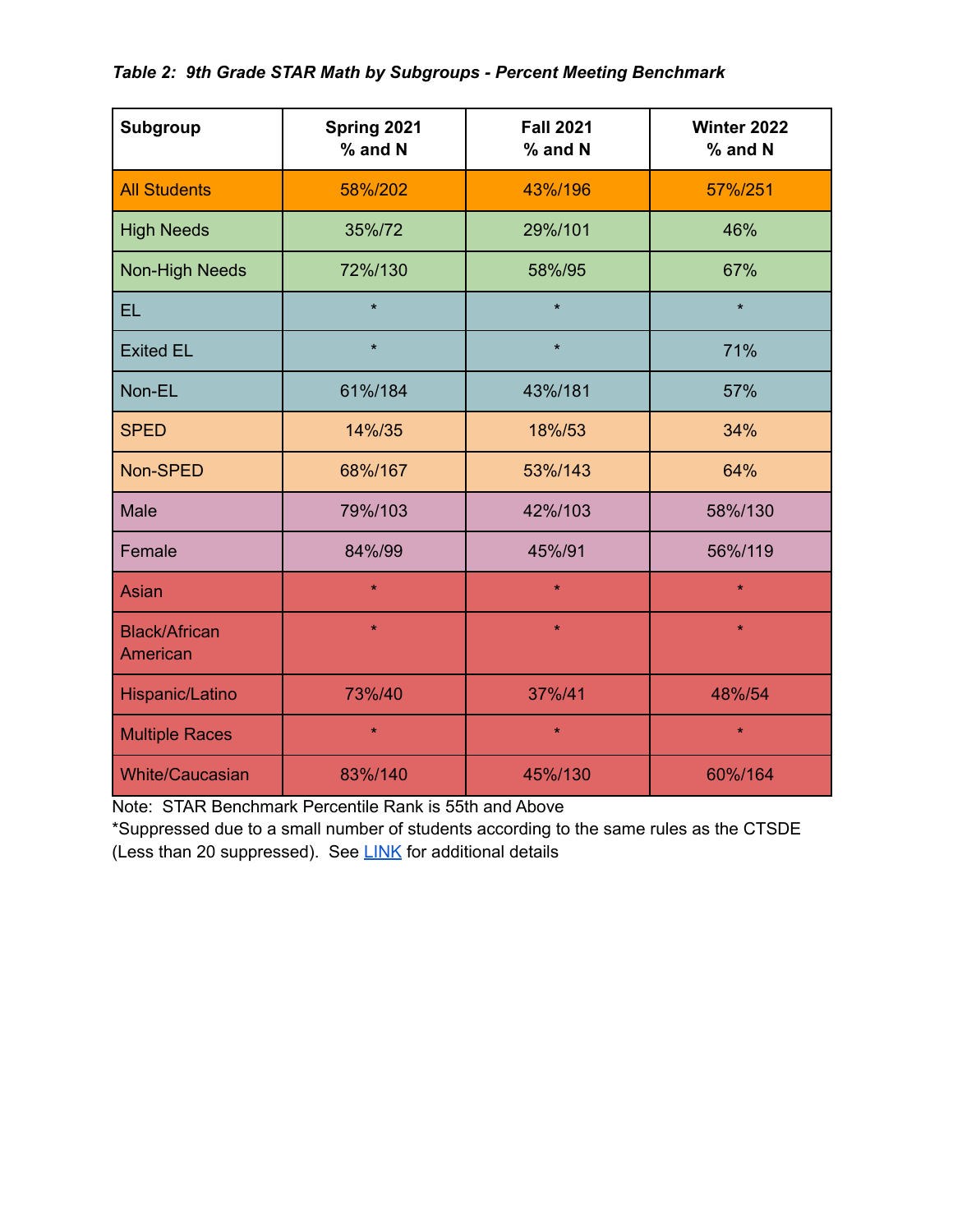# *Table 3: 9th Grade STAR Reading by Non-SPED by Ethnicity - Percent Meeting Benchmark*

| Subgroup                         | Spring 2021<br>$%$ and N | <b>Fall 2021</b><br>$%$ and N | Winter 2022<br>$%$ and N |
|----------------------------------|--------------------------|-------------------------------|--------------------------|
| <b>All Non-SPED</b>              | 47%/527                  | 35%/271                       | 32%/229                  |
| Asian                            | 78%/33                   | $\star$                       | $\star$                  |
| <b>Black/African</b><br>American | $\star$                  | $\star$                       | $\star$                  |
| Hispanic/Latino                  | 65%/60                   | 31%/41                        | 17%/35                   |
| <b>Multiple Races</b>            | 78%/25                   | $\star$                       | $\star$                  |
| <b>White/Caucasian</b>           | 65%/393                  | 36%/201                       | 34%/164                  |

Note: STAR Benchmark Percentile Rank is 55th and Above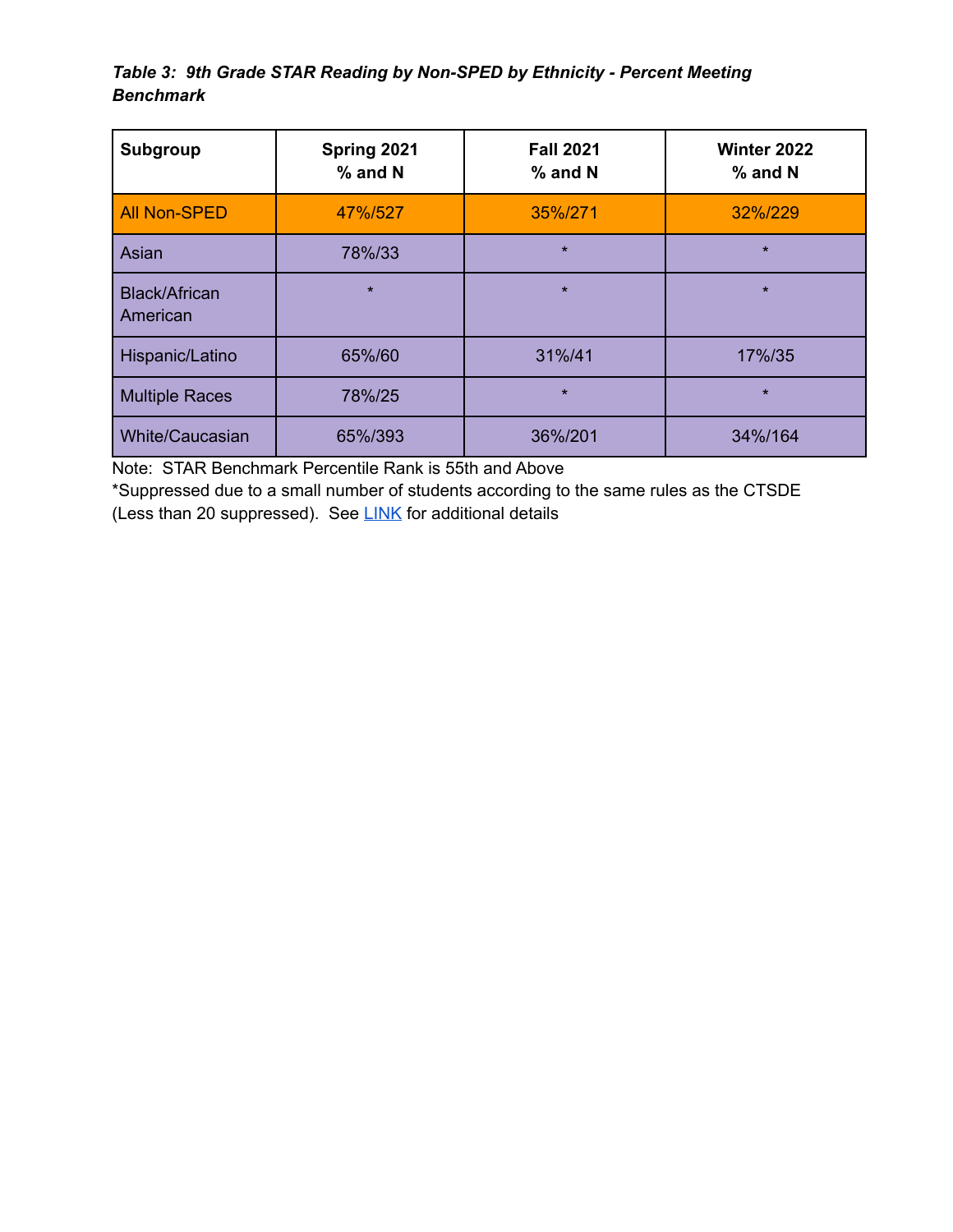## *Table 4: 9th Grade STAR Math by Non-SPED by Ethnicity - Percent Meeting Benchmark*

| Subgroup                         | Spring 2021<br>$%$ and N | <b>Fall 2021</b><br>% and N | <b>Winter 2022</b><br>$%$ and N |
|----------------------------------|--------------------------|-----------------------------|---------------------------------|
| <b>All Non-SPED</b>              | 68%/167                  | 53%/143                     | 64%/186                         |
| Asian                            | $\star$                  | $\star$                     | $\star$                         |
| <b>Black/African</b><br>American | $\star$                  | $\star$                     | $\star$                         |
| Hispanic/Latino                  | 83%/32                   | 45%/33                      | 55%/38                          |
| <b>Multiple Races</b>            | $\star$                  | $\star$                     | $\star$                         |
| <b>White/Caucasian</b>           | 89%/116                  | 55%/93                      | 67%/124                         |

Note: STAR Benchmark Percentile Rank is 55th and Above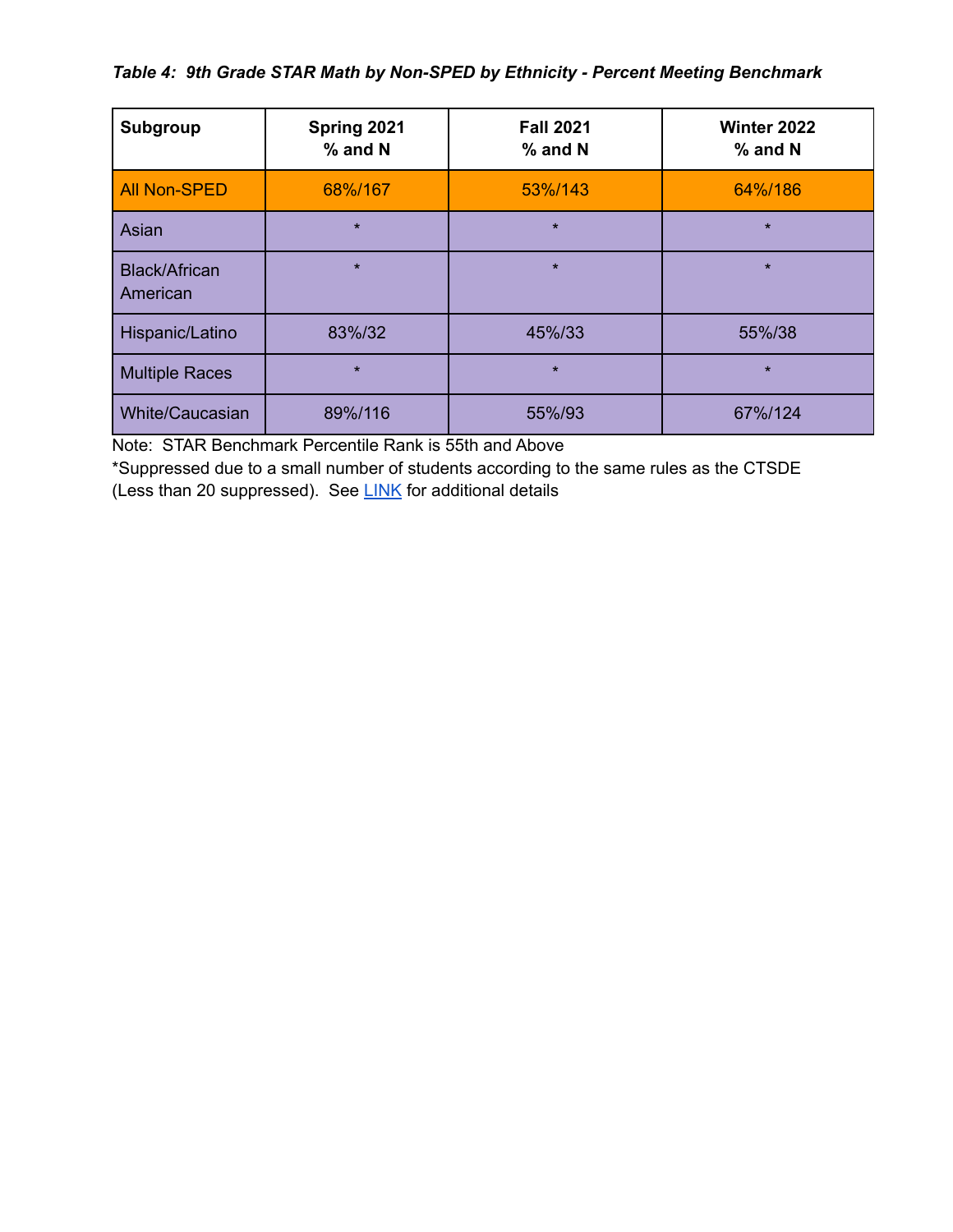*Table 5: 9th Grade PSAT Evidenced Based Reading and Writing by Subgroups - Percent Meeting Benchmark*

| <b>Subgroup</b>                  | 2018-2019<br>% and N          | 2019-2020<br>% and N | 2020-2021<br>% and N | 2021-2022<br>% and N |  |  |
|----------------------------------|-------------------------------|----------------------|----------------------|----------------------|--|--|
| <b>All Students</b>              | 77%/723                       | 79%/717              | 83%/731              | 77%/645              |  |  |
| <b>High Needs</b>                | 49%/184                       | 48%/211              | 59%/190              | 50%/182              |  |  |
| <b>Non-High Needs</b>            | 86%/539                       | 92%/506              | 91%/541              | 87%/463              |  |  |
| <b>EL</b>                        | $\star$                       | $\star$              | $\star$              | $\star$              |  |  |
| EL - Exited                      | $\star$                       | 48%/27               | $\star$              | $\star$              |  |  |
| Non-EL                           | 78%/699                       | 82%/674              | 85%/691              | 78%/618              |  |  |
| <b>SPED</b>                      | 30%/86<br>34%/133             |                      | 48%/93               | 35%/98               |  |  |
| Non-SPED                         | 83%/637                       | 89%/584<br>88%638    |                      | 84%/547              |  |  |
| <b>Male</b>                      | 72%/366                       | 77%/350              | 79%/362              | 72%/313              |  |  |
| Female                           | 81%/356<br>81%/366<br>87%/364 |                      |                      | 81%330               |  |  |
| <b>Asian</b>                     | 83%/40                        | 88%/41               | 90%/48               | 84%/51               |  |  |
| <b>Black/African</b><br>American | 29%/21                        | $\star$              | $\star$              | $\star$              |  |  |
| Hispanic/Latino                  | 63%/97                        | 60%/85               | 70%/89               | 59%/83               |  |  |
| <b>Multiple Races</b>            | 72%/32                        | $\star$              | 77%/35               | 78%/27               |  |  |
| <b>White/Caucasian</b>           | 81%/533                       | 82%/559              | 86%/539              | 80%/472              |  |  |

Note: Benchmark set by College Board - See [LINK](https://satsuite.collegeboard.org/k12-educators/about/understand-scores-benchmarks/benchmarks) for Additional Benchmark Information \*Suppressed due to a small number of students according to the same rules as the CTSDE (Less than 20 suppressed). See [LINK](https://edsight.ct.gov/relatedreports/BDCRE%20Data%20Suppression%20Rules.pdf) for additional details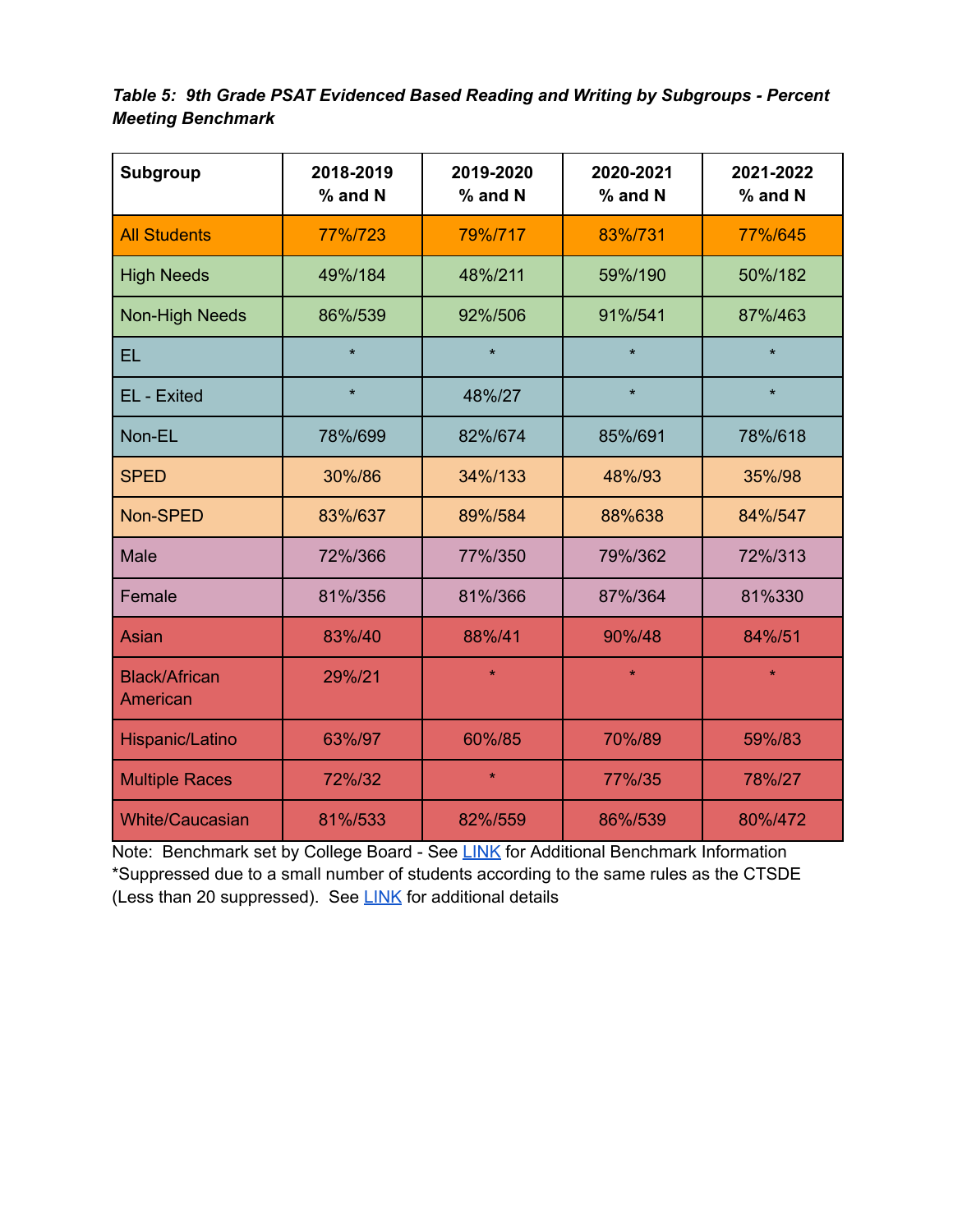## *Table 6: 9th Grade PSAT Math by Subgroups - Percent Meeting Benchmark*

| <b>Subgroup</b>                  | 2018-2019<br>% and N | 2019-2020<br>% and N | 2020-2021<br>% and N | 2021-2022<br>% and N |  |  |
|----------------------------------|----------------------|----------------------|----------------------|----------------------|--|--|
| <b>All Students</b>              | 61%/723              | 62%/717              | 57%/731              | 53%/645              |  |  |
| <b>High Needs</b>                | 33%/184              | 30%/211              | 39%/190              | 23%/182              |  |  |
| <b>Non-High Needs</b>            | 71%/539              | 77%/506              | 65%/541              | 66%/463              |  |  |
| EL                               | $\star$              | $\star$              | $\star$              | $\star$              |  |  |
| EL - Exited                      | $\star$              | 41%/27               | $\star$              | $\star$              |  |  |
| Non-EL                           | 68%/699              | 69%/674              | 64%/691              |                      |  |  |
| <b>SPED</b>                      | 19%/86               | 21%/133              | 23%/93               | 15%/98               |  |  |
| Non-SPED                         | 73%/637              | 77%/584<br>69%/638   |                      | 66%/547              |  |  |
| <b>Male</b>                      | 66%/366              | 68%/350              | 64%/362              | 58%/313              |  |  |
| Female                           | 67%/356              | 65%/366              | 62%/364              | 58%/330              |  |  |
| Asian                            | 78%/40               | 83%/41               | 83%/48               | 73%/51               |  |  |
| <b>Black/African</b><br>American | 19%/21               | $\star$              | $\star$              | $\star$              |  |  |
| Hispanic/Latino                  | 46%/97               | 45%/85               | 51%/89               | 37%/83               |  |  |
| <b>Multiple Races</b>            | 59%/32               | $\star$              | 60%/35               | 67%/27               |  |  |
| <b>White/Caucasian</b>           | 72%/533              | 69%/559              | 64%/539              | 60%/472              |  |  |

Note: Benchmark set by College Board - See [LINK](https://satsuite.collegeboard.org/k12-educators/about/understand-scores-benchmarks/benchmarks) for Additional Benchmark Information \*Suppressed due to a small number of students according to the same rules as the CTSDE (Less than 20 suppressed). See [LINK](https://edsight.ct.gov/relatedreports/BDCRE%20Data%20Suppression%20Rules.pdf) for additional details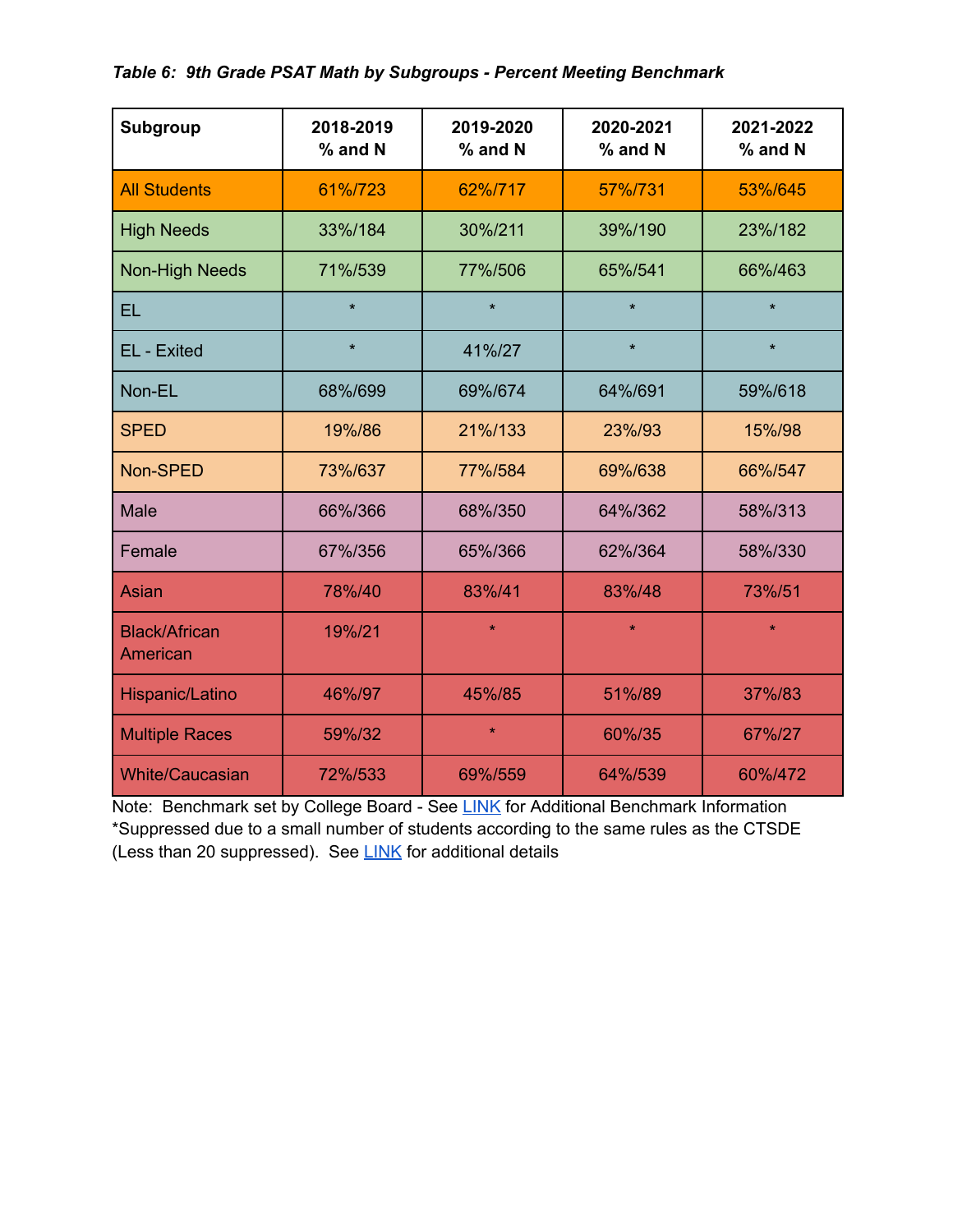*Table 7: 9th Grade PSAT Evidenced-Based Reading & Writing by Non-SPED by Ethnicity - Percent Meeting Benchmark*

| Subgroup                            | 2018-2019<br>$%$ and N | 2019-2020<br>$%$ and N | 2020-2021<br>$%$ and N | 2021-2022<br>$%$ and N |
|-------------------------------------|------------------------|------------------------|------------------------|------------------------|
| <b>All Non-SPED</b>                 | 83%/637                | 89%/584                | 88%/638                | 84%/547                |
| Asian                               | 87%/38                 | 97%/37                 | 91%/47                 | 87%/47                 |
| <b>Black or African</b><br>American | $\star$                | $\star$                | $\star$                | $\star$                |
| Hispanic/Latino of<br>any race      | 73%/78                 | 77%/60                 | 76%/71                 | 67%/65                 |
| Two or more races                   | 88%/25                 | $\star$                | 82%/33                 | $\star$                |
| White                               | 85%/482                | 90%/464                | 91%/470                | 87%/406                |

Note: Benchmark set by College Board - See [LINK](https://satsuite.collegeboard.org/k12-educators/about/understand-scores-benchmarks/benchmarks) for Additional Benchmark Information \*Suppressed due to a small number of students according to the same rules as the CTSDE (Less than 20 suppressed). See [LINK](https://edsight.ct.gov/relatedreports/BDCRE%20Data%20Suppression%20Rules.pdf) for additional details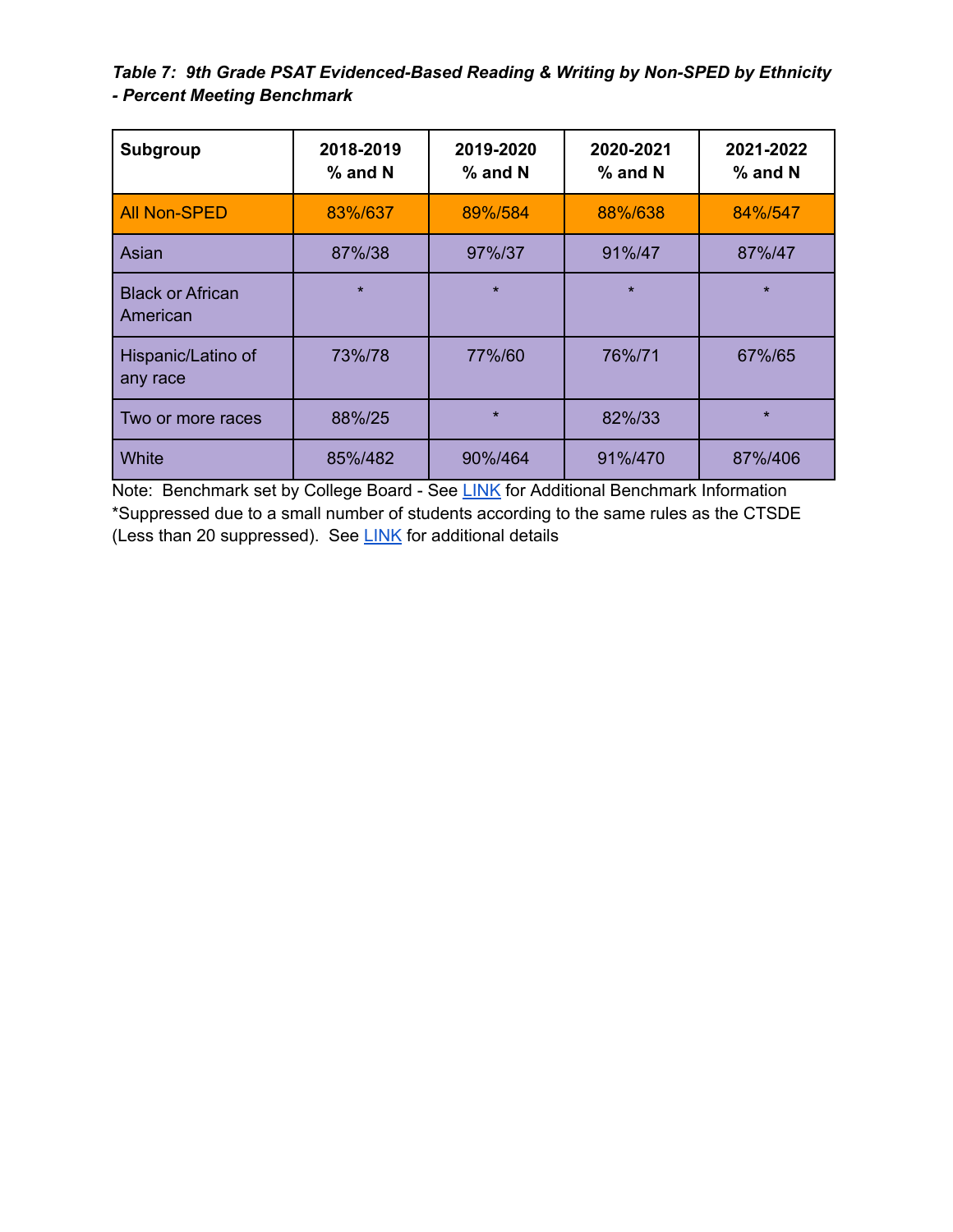*Table 8: 9th Grade PSAT Math by Non-SPED by Ethnicity - Percent Meeting Benchmark*

| <b>Subgroup</b>           | 2018-2019<br>% and N | 2019-2020<br>$%$ and N | 2020-2021<br>$%$ and N | 2021-2022<br>$%$ and N |
|---------------------------|----------------------|------------------------|------------------------|------------------------|
| <b>All Non-SPED</b>       | 73%/637              | 77%/584                | 69%/638                | 66%/547                |
| Asian                     | 82%/38               | 89%/37                 | 85%/47                 | 77%/47                 |
| Black/African<br>American | $\star$              | $\star$                | $\star$                | $\star$                |
| Hispanic/Latino           | 55%/78               | 58%/60                 | 61%/71                 | 44%/65                 |
| <b>Multiple Races</b>     | 72%/25               | $\star$                | 64%/33                 | $\star$                |
| White/Caucasian           | 77%/482              | 78%/464                | 70%/470                | 67%/406                |

Note: Benchmark set by College Board - See [LINK](https://satsuite.collegeboard.org/k12-educators/about/understand-scores-benchmarks/benchmarks) for Additional Benchmark Information \*Suppressed due to a small number of students according to the same rules as the CTSDE (Less than 20 suppressed). See [LINK](https://edsight.ct.gov/relatedreports/BDCRE%20Data%20Suppression%20Rules.pdf) for additional details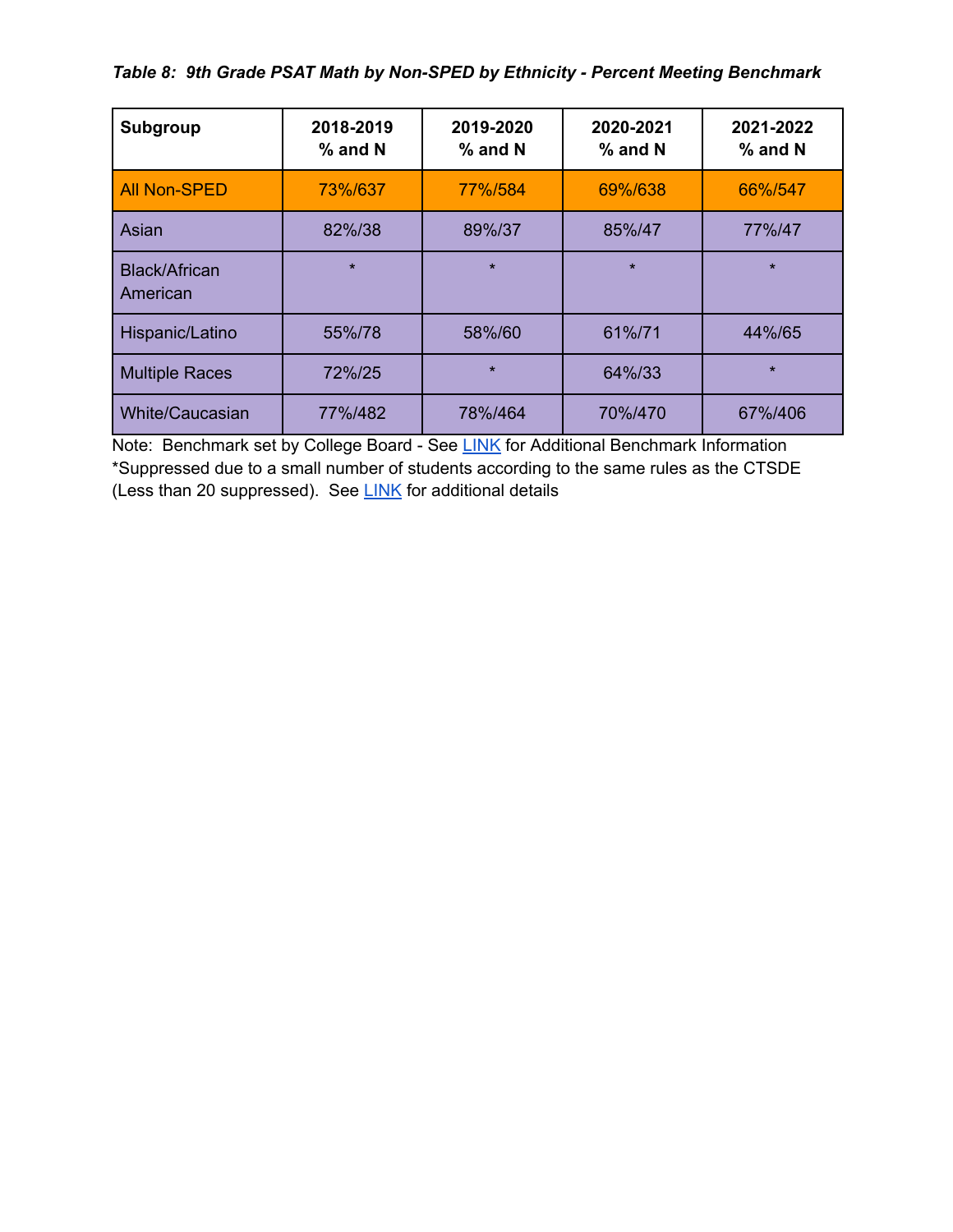| All Numbers on October 1            | PK at Burr and Dwight included in ECC count |             |          | PK at Burr and Stratfield included in ECC count |                                  | PK at Burr and Stratfield included in ECC count |             |                   | PK at Stratfield in ECC count                  |             |                  | PK at Stratfield in ECC count                  |                 |                   | <b>PK at Stratfield in ECC count</b>           |             |                  | <b>PK</b> at Stratfield in ECC count           |                                    |                   |
|-------------------------------------|---------------------------------------------|-------------|----------|-------------------------------------------------|----------------------------------|-------------------------------------------------|-------------|-------------------|------------------------------------------------|-------------|------------------|------------------------------------------------|-----------------|-------------------|------------------------------------------------|-------------|------------------|------------------------------------------------|------------------------------------|-------------------|
|                                     | CPP and WFC included in HS for Projections  |             |          | <b>CPP</b> included in HS                       |                                  | <b>CPP</b> included in HS                       |             |                   | CPP included in HS for Proj; in WFC for Actual |             |                  | CPP included in HS for Proj; in WFC for Actual |                 |                   | CPP included in HS for Proj; in WFC for Actual |             |                  | CPP included in HS for Proj; in WFC for Actual |                                    |                   |
|                                     | CPP included in HS for Projections & Actual |             |          |                                                 |                                  |                                                 |             |                   |                                                |             |                  |                                                |                 |                   |                                                |             |                  |                                                |                                    |                   |
|                                     |                                             |             |          |                                                 |                                  |                                                 |             |                   |                                                |             |                  |                                                |                 |                   |                                                |             |                  |                                                |                                    |                   |
| School                              | <b>Budget Projections</b><br>from 2016-2017 | Actual 2016 | fference | <b>Budget Projections</b><br>from 2017-2018     | Actual 2017<br><b>Difference</b> | <b>Budget Projections</b><br>from 2018-2019     | Actual 2018 | <b>Difference</b> | <b>Budget Projections</b><br>from 2019-2020    | Actual 2019 | <i>ifference</i> | <b>Budget Projections</b><br>from 2020-2021    | Actual 2020     | <b>Difference</b> | <b>Budget Projections</b><br>from 2021-2022    | Actual 2021 | <i>ifference</i> | <b>Budget Projections</b><br>from 2022-2023    | Actual 2022<br>(as of $6/1/2022$ ) | <b>Difference</b> |
| ECC                                 | 205                                         | 168         |          | 205                                             | 179                              |                                                 | 186         |                   | 186                                            | 170         |                  |                                                | 152             |                   |                                                | 149         |                  |                                                |                                    | $-154$            |
| Burr                                | 385                                         | 383         |          |                                                 | 380                              |                                                 | -38         |                   | 378                                            | 366         |                  |                                                | 351             |                   | 348                                            | 339         |                  |                                                | 329                                |                   |
| Dwight                              | 323                                         | 314         |          | 301                                             | 314                              |                                                 | 298         |                   | 294                                            | 274         |                  | 262                                            | 266             |                   | 264                                            | 255         |                  | 25                                             | 246                                |                   |
| <b>Holland Hill</b>                 | 419                                         | 404         |          |                                                 |                                  |                                                 |             |                   | <b>DOC</b>                                     | 350         |                  |                                                | 350             |                   |                                                | 360         |                  |                                                | 367                                |                   |
| Jennings                            | 316                                         | 317         |          | 288                                             | 289                              | 297                                             | 295         |                   | 294                                            | 288         |                  | 77Q                                            | 270             |                   | 266                                            | 259         |                  | 257                                            | 245                                |                   |
| McKinely                            | 413                                         | 449         |          |                                                 | 432                              |                                                 | 438         |                   | 430                                            | 437         |                  |                                                | 442             |                   | 460                                            | 441         |                  | 441                                            | 399                                |                   |
| Mill Hill<br>and the control of the | 2EA                                         | 384         |          |                                                 | 347                              | 244                                             | 346         |                   | 353                                            | 354         |                  |                                                | 360             |                   | 361                                            | 368         |                  | 27                                             | 370                                |                   |
| North Stratfield                    |                                             |             |          |                                                 | 380                              |                                                 |             |                   |                                                | 371         |                  |                                                | 372             |                   |                                                | 413         |                  | 44                                             | 410                                |                   |
| Osborn Hill                         | 466                                         | 445         |          | 415                                             | 423                              | A <sub>01</sub>                                 | 418         |                   | A <sub>01</sub>                                | 407         |                  | 402                                            | 371             |                   | 378                                            | 409         |                  | 41                                             | 424                                |                   |
| Riverfield                          | 415                                         | 425         |          |                                                 | 41 <sup>2</sup>                  |                                                 | 406         |                   | 112                                            | 406         |                  |                                                | 365             |                   |                                                | 275         |                  |                                                | 365                                |                   |
| Sherman                             | 493                                         | 484         |          | 177                                             | 470                              |                                                 | 447         |                   | 431                                            | 423         |                  |                                                | 413             |                   | 404                                            | 402         |                  | 387                                            | 378                                |                   |
| Stratfield                          |                                             | 419         |          | 406                                             | 406                              |                                                 | 384         |                   | 371                                            | 381         |                  |                                                | 338             |                   |                                                | 337         |                  | 33                                             | 332                                |                   |
| <b>FWMS</b>                         | 886                                         | 894         |          | 012                                             | 941                              |                                                 | 910         |                   | 894                                            | 904         |                  | 821                                            | 833             |                   | 816                                            | 802         |                  | 74                                             | 738                                |                   |
| <b>RLMS</b>                         |                                             | 772 1       |          | 847                                             | 857                              |                                                 | 831         |                   | 858                                            | 845         |                  | നെ                                             | 817             |                   |                                                | 807         |                  |                                                | 763                                |                   |
| <b>TMS</b>                          | 700                                         | 684         |          | 654                                             | 656                              | 657                                             | 662         |                   | 661                                            | 663         |                  | 646                                            | 638             |                   | 632                                            | 613         |                  | 605                                            | 603                                |                   |
| <b>FLHS</b>                         | 1502                                        | 1505        |          | 1470                                            | 1518                             | 1485                                            | 1542        |                   | 1532                                           | 1500        |                  | 1545                                           | 1475            |                   | 1450                                           | 1399        |                  | 1440                                           | 1535                               |                   |
| <b>FWHS</b>                         | 1502                                        | 1510        |          | 1496                                            | 1502                             | 1455                                            | 1479        |                   | 1435                                           | 1437        |                  | 1480                                           | 1547            |                   | 1522                                           | 1527        |                  | 1525                                           | 1432                               |                   |
| <b>WFC</b>                          |                                             |             |          |                                                 |                                  |                                                 |             |                   |                                                |             |                  |                                                | 47 <sup>1</sup> |                   |                                                | <b>EE</b>   |                  |                                                | 43                                 |                   |

Total 9960 9984 **24** 9894 9916 **22** 9811 9789 **‐22** 9685 9623 **‐62** 9515 9407 **‐108** 9379 9310 **‐69** 9297 8996 **‐301**

6‐3‐2022 Friday Packet

| $\sim$ $\sim$ $\sim$<br>-- | . . | -- | __<br><b>POOL</b> | . .<br>-- |
|----------------------------|-----|----|-------------------|-----------|
|                            |     |    |                   |           |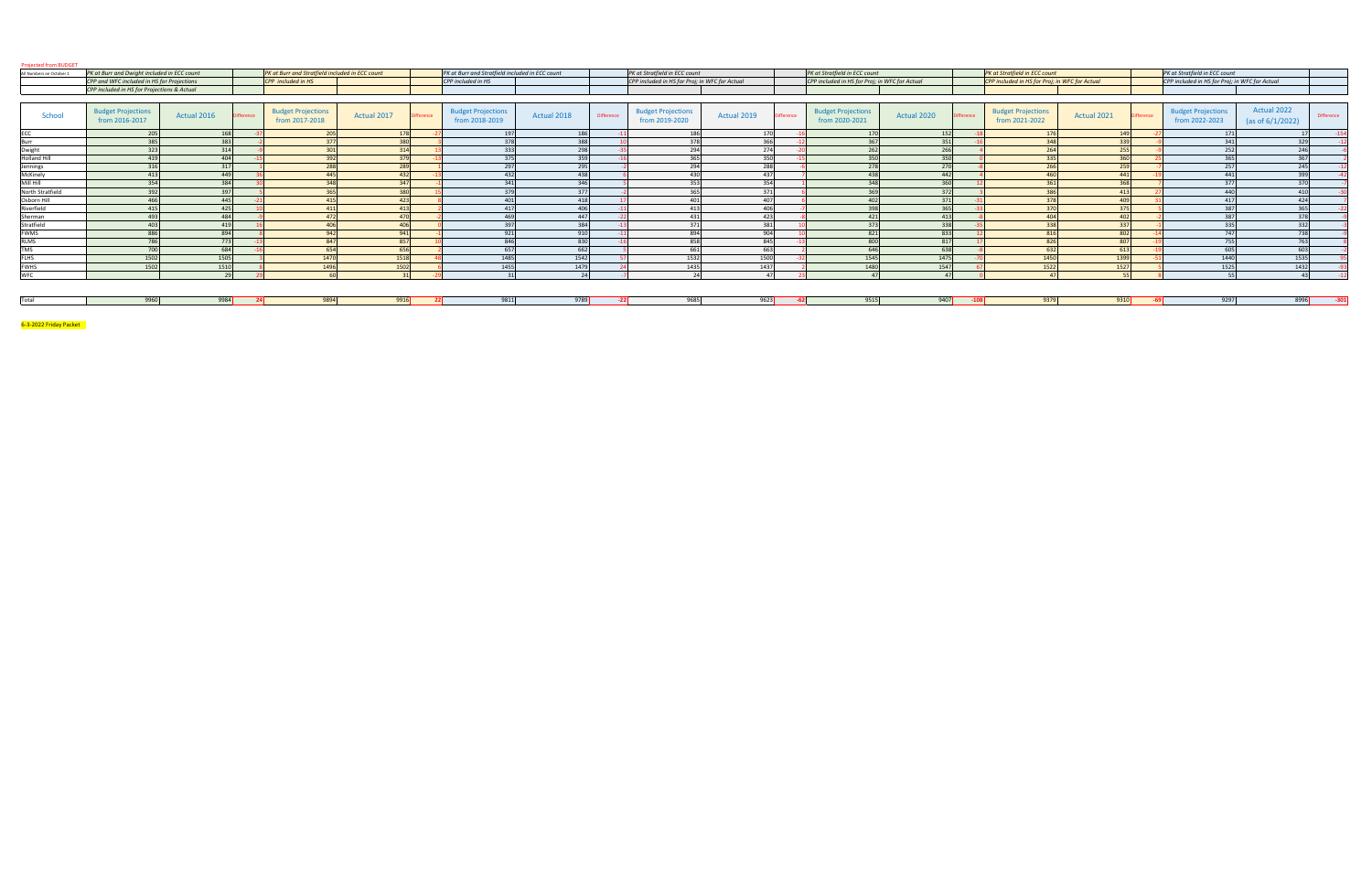### **6/01/2022**

### **FAIRFIELD PUBLIC SCHOOLS ENROLLMENT - ELEMENTARY**

|                     | PRE-K | <b>KIND</b> | 1        | $\mathbf 2$  | 3        | 4               | 5        | <b>TOTAL</b> |
|---------------------|-------|-------------|----------|--------------|----------|-----------------|----------|--------------|
|                     |       |             |          |              |          |                 |          |              |
| Burr                |       | 20          | 18       | 20           | 21       | $17\,$          | 18       |              |
|                     |       | 20          | 16       | 21           | 19       | 16              | 17       |              |
|                     |       | 19          | 18       | 21           | 21       | 18              | 18       |              |
|                     |       |             |          |              |          |                 |          |              |
|                     |       |             |          |              |          |                 |          |              |
|                     |       | 59          | 52       | 62           | 61       | 51              | 53       | 338          |
|                     |       |             |          |              |          |                 |          |              |
|                     |       | 17          | 23       | 23           | 21       | 24              | 24       |              |
| Dwight              |       | 16          | 22       | 24           | 21       | 24              | 22       |              |
|                     |       |             |          |              |          |                 |          |              |
|                     |       |             |          |              |          |                 |          |              |
|                     |       | 33          | 45       | 47           | 42       | 48              | 46       | 261          |
|                     |       |             |          |              |          |                 |          |              |
|                     |       |             |          |              |          |                 |          |              |
| <b>Holland Hill</b> |       | 21<br>21    | 21<br>20 | 18<br>18     | 18<br>18 | 18<br>18        | 24<br>25 |              |
|                     |       | 19          | 19       | 18           | 19       | 18              |          |              |
| Math Academy        |       |             |          |              |          | 20              | 19       |              |
|                     |       | 61          | 60       | 54           | 55       | 74              | 68       | 372          |
|                     |       |             |          |              |          |                 |          |              |
| Jennings            |       | 22          | 19       | 17           | 20       | 20              | 24       |              |
|                     |       | 23          | 19       | 16           | 21       | 20              | 22       |              |
|                     |       |             |          | 17           |          |                 |          |              |
|                     |       | 45          | 38       | 50           | 41       | 40              | 46       | 260          |
|                     |       |             |          |              |          |                 |          |              |
|                     |       |             |          |              |          |                 |          |              |
| McKinley            |       | 16<br>17    | 16<br>18 | 17<br>15     | 23<br>22 | 18<br>19        | 24<br>24 |              |
|                     |       | 16          | 18       | 19           | 22       | 17              | 23       |              |
|                     |       | 17          | 18       | 18           | 22       |                 | 23       |              |
|                     |       | 1           | 70       | 69           | 89       |                 | 94       |              |
|                     |       | 67          |          |              |          | 54              |          | 443          |
|                     |       |             |          |              |          |                 |          |              |
| Mill Hill           |       | 18          | 21       | 18           | 21       | 21              | 18       |              |
|                     |       | 17<br>19    | 19<br>20 | 18<br>18     | 23<br>21 | 20<br>21        | 17<br>19 |              |
|                     |       | 19          |          |              |          |                 |          |              |
|                     |       |             |          |              |          |                 |          |              |
|                     |       | 73          | 60       | 54           | 65       | 62              | 54       | 368          |
|                     |       |             |          |              |          |                 |          |              |
| No. Stratfield      |       | 20          | 18       | 18           | 20       | 24              | 19       |              |
|                     |       | 20          | 18       | 18           | 21       | 23              | 21       |              |
|                     |       | 21<br>21    | 18<br>16 | 17<br>$18\,$ | 19       | 24              | 20       |              |
|                     |       |             |          |              |          |                 |          |              |
|                     |       | 82          | 70       | 71           | 60       | $\overline{71}$ | 60       | 414          |
|                     |       |             |          |              |          |                 |          |              |
| Osborn Hill         |       | 23          | 20       | 18           | 22       | 20              | 21       |              |
|                     |       | 23          | 20       | 18           | 22       | 21              | 21       |              |
|                     |       | 23          | 20       | 18           | 23       | 21              | $20\,$   |              |
|                     |       | 23          |          | 17           |          |                 |          |              |
|                     |       | 92          | 60       | 71           | 67       | 62              | 62       | 414          |
|                     |       |             |          |              |          |                 |          |              |
| Riverfield          |       | $19$        | 17       | 20           | 22       | 23              | 19       |              |
|                     |       | 20          | $17\,$   | 18           | 20       | 23              | 19       |              |
|                     |       | 20          | 15       | 19           | 21       | 23              | 19       |              |
|                     |       | 20          |          |              |          |                 |          |              |
|                     |       | 79          | 49       | 57           | 63       | 69              | 57       | 374          |
|                     |       |             |          |              |          |                 |          |              |